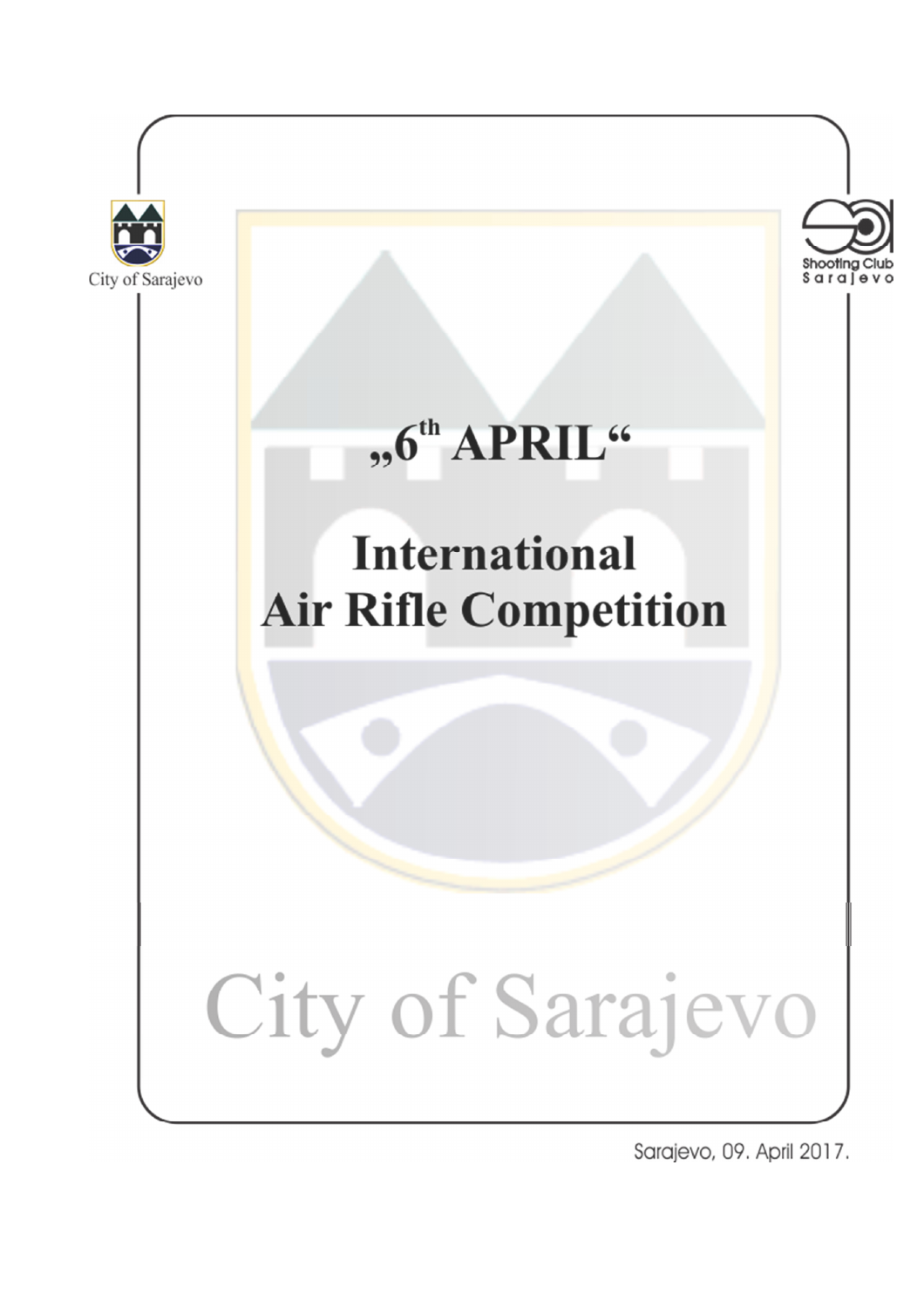

## TEAM 10m AIR RIFLE WOMEN RESULTS



SUN 9 APR 2017, START TIME 09:00 Olympic Hall Zetra

| <b>Rank</b>    | <b>Bib No Name</b> |                          |       | <b>Series</b>           |                   |            | <b>Total</b> | <b>Remarks</b> |
|----------------|--------------------|--------------------------|-------|-------------------------|-------------------|------------|--------------|----------------|
|                |                    |                          |       | $\mathbf{c}$            | 3                 | 4          |              |                |
| 1              |                    | <b>SK Sarajevo</b>       | 303.8 |                         | 306.5 309.2 300.3 |            | 1219.8       |                |
|                | 1026               | BJELOŠEVIĆ Segmedina     | 101.5 | 102.8 103.0             |                   | 101.3      | 408.6        |                |
|                | 1020               | <b>VRANAC Hana</b>       |       | 101.5 101.3 103.3 101.5 |                   |            | 407.6        |                |
|                | 1014               | KALABUŠIĆ Ejla           |       | 100.8 102.4 102.9       |                   | 97.5       | 403.6        |                |
|                |                    |                          |       |                         |                   |            |              |                |
| $\overline{2}$ |                    | <b>SK Kovinar</b>        |       | 304.4 302.6 300.7 308.1 |                   |            | 1215.8       |                |
|                | 1007               | KUHARIČ Urška            | 104.4 |                         | 102.3 104.5       | 102.9      | 414.1        |                |
|                | 1027               | <b>VERNIK Petra</b>      | 100.0 |                         | 101.5 100.8 104.8 |            | 407.1        |                |
|                | 1016               | ŽNIDARŠIČ Nuša           | 100.0 | 98.8                    |                   | 95.4 100.4 | 394.6        |                |
| 3              |                    | <b>SK Sarajevo 2</b>     |       | 298.8 302.0 299.7 293.4 |                   |            | 1193.9       |                |
|                | 1011               | <b>ARNAUTOVIĆ Medina</b> | 100.3 | 99.6                    | 97.5              | 101.1      | 398.5        |                |
|                | 1004               | ARNAUTOVIĆ Almedina      | 97.5  | 103.3                   | 102.4             | 95.2       | 398.4        |                |
|                |                    | 1006 ARNAUTOVIĆ Aida     | 101.0 | 99.1                    | 99.8              | 97.1       | 397.0        |                |
| 4              |                    | <b>SK Berane</b>         | 294.8 |                         | 300.9 296.6       | 300.1      | 1192.4       |                |
|                | 1021               | RALEVIĆ Milena           | 97.9  | 100.7                   | 100.0             | 101.1      | 399.7        |                |
|                | 1009               | DABETIĆ Beba             | 98.7  | 101.2                   | 98.0              | 99.5       | 397.4        |                |
|                | 1028               | BOŽOVIĆ Aneta            | 98.2  | 99.0                    | 98.6              | 99.5       | 395.3        |                |

Version of 9 APR 2017, 16:11



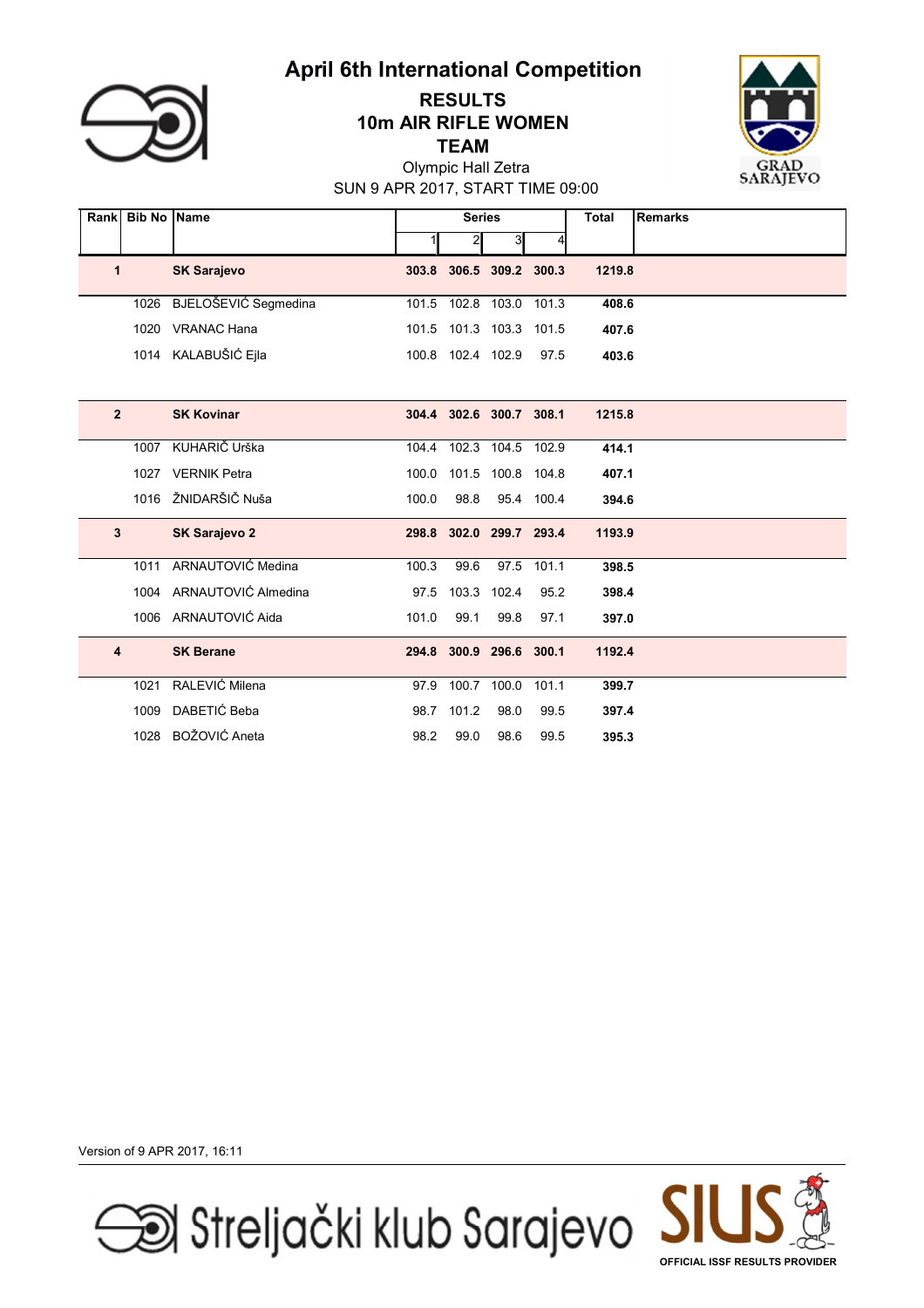

### 10m AIR RIFLE WOMEN INTERMEDIATE FINAL RESULTS



### SUN 9 APR 2017, START TIME 09:00 Olympic Hall Zetra

|                | Rk Bib No Name |                              | <b>Nat</b> | 1st Comp.<br><b>Stage</b>                   |                                           |                            |                                                                |              |              |              | 2nd Competition Stage - Elimination |              | <b>Total</b> | <b>Remarks</b> |
|----------------|----------------|------------------------------|------------|---------------------------------------------|-------------------------------------------|----------------------------|----------------------------------------------------------------|--------------|--------------|--------------|-------------------------------------|--------------|--------------|----------------|
| 1              |                | 1018 LAZAR<br>Lia            | <b>SLO</b> | 10.2<br>10.7<br>10.0<br>10.5<br>10.5        | 10.1<br>10.2<br>9.8<br>10.2<br>10.2       | 10.5<br>10.2               | 51.9 102.4 123.1 144.2 164.8 185.5 206.0 226.3<br>10.8<br>10.3 | 10.3<br>10.3 | 10.1<br>10.6 | 10.5<br>10.0 | 9.6<br>10.7                         | 10.7<br>10.1 | 247.1        |                |
| $\overline{2}$ |                | 1007 KUHARIČ<br>Urška        | <b>SLO</b> | 10.3<br>10.5<br>10.8<br>10.4<br>10.4        | 9.7<br>10.4<br>10.7<br>10.1<br>9.7        | 10.1<br>10.1               | 52.4 103.0 123.2 143.5 163.2 184.0 203.6 224.2<br>10.3<br>10.0 | 9.6<br>10.1  | 10.5<br>10.3 | 9.7<br>9.9   | 10.2<br>10.4                        | 9.8<br>10.5  | 244.5        |                |
| 3              |                | 1019 VUKADIN<br>Danijela     | <b>CRO</b> | 9.8<br>10.0<br>10.5<br>10.2<br>10.7         | 10.6<br>10.6<br>10.1<br>9.8<br>10.5       | 10.4<br>10.6               | 51.2 102.8 123.8 144.9 164.5 186.0 205.4<br>10.6<br>10.5       | 9.4<br>10.2  | 10.6<br>10.9 | 9.3<br>10.1  | 9.6<br>8.5                          |              | 223.5        |                |
| 4              |                | 1025 URBAS<br>Amadea         | <b>CRO</b> | 10.4<br>10.6<br>9.9<br>10.0<br>9.8          | 9.8<br>10.3<br>10.2<br>10.1<br>9.9        | 10.7<br>9.0                | 50.7 101.0 120.7 139.9 160.0 180.8<br>9.5<br>9.7               | 10.8<br>9.3  | 10.4<br>10.4 | 9.5<br>10.7  |                                     |              | 201.0        |                |
| 5              |                | 1027 VERNIK<br>Petra         | <b>SLO</b> | 10.2<br>10.3<br>9.8<br>9.9<br>9.9           | 9.4<br>10.3<br>10.4<br>10.8<br>10.3       | 10.1<br>10.5               | 50.1 101.3 121.9 141.6 161.1<br>9.8<br>9.9                     | 10.1<br>9.4  | 9.0<br>9.3   |              |                                     |              | 179.4        |                |
| 6              |                | 1014 KALABUŠIĆ<br>Ejla       | BIH        | 50.4<br>10.0<br>10.3<br>10.2<br>10.1<br>9.8 | 9.6<br>9.1<br>9.4<br>9.2<br>8.9           | 10.4<br>10.1               | 96.6 117.1 137.1<br>10.4<br>9.6                                | 9.6<br>9.9   |              |              |                                     |              | 156.6        |                |
| 7              |                | 1026 BJELOŠEVIĆ<br>Segmedina | <b>BIH</b> | 48.2<br>10.0<br>8.0<br>10.3<br>10.6<br>9.3  | 9.7<br>7.9<br>9.1<br>9.7<br>10.2          | 94.8 115.8<br>10.4<br>10.6 | 10.4<br>10.6                                                   |              |              |              |                                     |              | 136.8        |                |
| 8              |                | 1020 VRANAC<br>Hana          | <b>BIH</b> | 43.7<br>9.8<br>9.5<br>8.9<br>5.7<br>9.8     | 91.7<br>8.6<br>10.5<br>10.0<br>9.7<br>9.2 | 10.3<br>9.3                |                                                                |              |              |              |                                     |              | 111.3        |                |

Please note that there are records equally achieved by several athletes and only the first to set the record is shown. **Note** Refer to the Records list on ISSF website: www.issf-sports.org Legend 51CE7506 Bib No Bib Number Nat Nation Rk Rank Version of 9 APR 2017, 12:42

Si Streljački klub Sarajevo

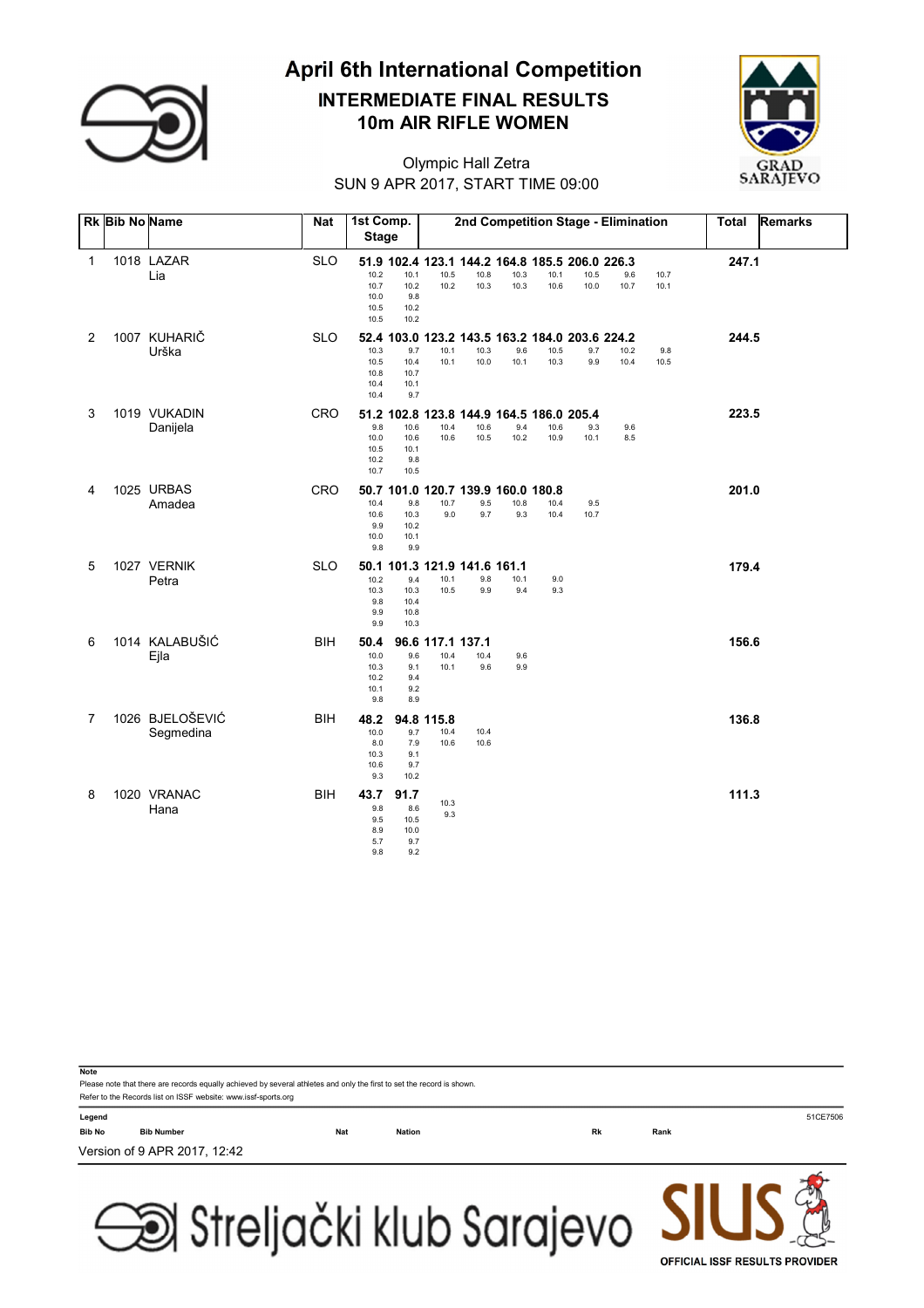

### **Qualification** 10m AIR RIFLE WOMEN RESULTS



SUN 9 APR 2017, START TIME 09:00 Olympic Hall Zetra

| Rank FP |                 | <b>Bib No   Name</b> |                         | Nat        | Team                                  | Series |                         |                  | Total                   | <b>Remarks</b> |  |
|---------|-----------------|----------------------|-------------------------|------------|---------------------------------------|--------|-------------------------|------------------|-------------------------|----------------|--|
|         |                 |                      |                         |            |                                       | 1      | 2                       | 3                | $\overline{\mathbf{4}}$ |                |  |
| 1       | 19              | 1019                 | <b>VUKADIN Danijela</b> | CRO        | SD<br>Dalmacijacement                 |        | 103.8 104.5 104.5 103.9 |                  |                         | 416.7          |  |
|         | 2 <sub>7</sub>  | 1007                 | KUHARIČ Urška           | <b>SLO</b> | <b>SK Kovinar</b>                     |        | 104.4 102.3 104.5 102.9 |                  |                         | 414.1          |  |
|         | 3 18            | 1018                 | <b>LAZAR Lia</b>        | <b>SLO</b> | SD IX Korpusa 103.1 102.3 103.1 104.8 |        |                         |                  |                         | 413.3          |  |
|         | 425             | 1025                 | <b>URBAS Amadea</b>     | CRO        | SD<br>Dalmaciiacement                 |        | 103.9 102.0 104.2 102.6 |                  |                         | 412.7          |  |
|         | 5 26            | 1026                 | BJELOŠEVIĆ Segmedina    | <b>BIH</b> | SK Sarajevo                           |        | 101.5 102.8 103.0 101.3 |                  |                         | 408.6          |  |
|         | 6 20            | 1020                 | VRANAC Hana             | BIH        | SK Sarajevo                           |        | 101.5 101.3 103.3 101.5 |                  |                         | 407.6          |  |
|         | 7 27            | 1027                 | <b>VERNIK Petra</b>     | <b>SLO</b> | <b>SK Kovinar</b>                     |        | 100.0 101.5 100.8 104.8 |                  |                         | 407.1          |  |
|         | 8 14            | 1014                 | KALABUŠIĆ Ejla          | $BIH$      | SK Sarajevo                           |        | 100.8 102.4 102.9       |                  | 97.5                    | 403.6          |  |
|         | 9 2 2           | 1022                 | <b>TOPALOV Tanja</b>    | CRO        | SD Beli Manastir                      | 100.7  |                         | 97.9 101.4 102.5 |                         | 402.5          |  |
|         | 10 13           | 1013                 | MILIČKOVIĆ Anđela       | <b>MNE</b> | SD Nikšić                             | 101.2  |                         | 97.1 102.0 100.1 |                         | 400.4          |  |
|         | 11 21           | 1021                 | RALEVIĆ Milena          | <b>MNE</b> | SK Berane                             |        | 97.9 100.7 100.0 101.1  |                  |                         | 399.7          |  |
|         | 12 11           | 1011                 | ARNAUTOVIĆ Medina       | <b>BIH</b> | SK Sarajevo 2 100.3                   |        | 99.6                    |                  | 97.5 101.1              | 398.5          |  |
|         | 13 4            | 1004                 | ARNAUTOVIĆ Almedina     | BIH        | SK Sarajevo 2                         |        | 97.5 103.3 102.4        |                  | 95.2                    | 398.4          |  |
| 14      | -9              | 1009                 | DABETIĆ Beba            | <b>MNE</b> | <b>SK Berane</b>                      |        | 98.7 101.2              | 98.0             | 99.5                    | 397.4          |  |
| 15      | 6               | 1006                 | ARNAUTOVIĆ Aida         | <b>BIH</b> | SK Sarajevo 2                         | 101.0  | 99.1                    | 99.8             | 97.1                    | 397.0          |  |
|         | 16 28           | 1028                 | BOŽOVIĆ Aneta           | <b>MNE</b> | SK Berane                             | 98.2   | 99.0                    | 98.6             | 99.5                    | 395.3          |  |
|         | 17 12           | 1012                 | DJURAŠKOVIĆ Svetislavka | <b>MNE</b> | <b>SK Berane</b>                      | 97.4   | 99.3                    | 98.8             | 99.2                    | 394.7          |  |
|         | 18 16           | 1016                 | ŽNIDARŠIČ Nuša          | <b>SLO</b> | <b>SK Kovinar</b>                     | 100.0  | 98.8                    | 95.4             | 100.4                   | 394.6          |  |
| 19      | $\overline{2}$  | 1002                 | IVAZOVIĆ Samra          | BIH        | SK Sarajevo                           | 98.7   |                         | 95.2 100.2       | 97.4                    | 391.5          |  |
| 20      | $\overline{1}$  | 1001                 | MAČAR Jovana            | BIH.       | SK Glasinac                           | 97.1   | 94.3                    | 99.9             | 95.7                    | 387.0          |  |
|         | 21 15           | 1015                 | HALAČ Hana              | BIH        | SK Zenica                             | 95.1   | 92.8                    | 93.1             | 94.8                    | 375.8          |  |
|         | 22 <sub>5</sub> | 1005                 | HANDŽIĆ Emina           | BIH        | SD Visoko                             | 90.7   | 91.2                    | 96.0             | 95.7                    | 373.6          |  |
|         | 23 10           | 1010                 | JEČMENICA Milica        | <b>MNE</b> | SD Centar                             | 91.5   | 94.7                    | 91.9             | 90.3                    | 368.4          |  |
|         | 24 24           | 1024                 | ZUKOVIĆ Marija          | <b>MNE</b> | SD Centar                             | 94.8   | 89.6                    | 86.8             | 94.8                    | 366.0          |  |
| 25      | $\mathbf{3}$    | 1003                 | <b>BEGUNIĆ Una</b>      | BIH        | SK Zenica                             | 87.3   | 88.2                    | 92.0             | 87.3                    | 354.8          |  |
|         | 26 23           | 1023                 | IMŠIROVIĆ Emma          | <b>BIH</b> | SK Zenica                             |        |                         |                  |                         | <b>DNS</b>     |  |
|         | 26 8            |                      | 1008 ZELJKOVIĆ Marta    | <b>CRO</b> | SD<br>Dalmaciiacement                 |        |                         |                  |                         | <b>DNS</b>     |  |

#### **Summary**

Number of athletes on this list: 27; Total number of athletes: 27; Total number of teams: 6

| Legend                          |                              |               |                   |           |                     | FE1DB67D |
|---------------------------------|------------------------------|---------------|-------------------|-----------|---------------------|----------|
| $\hspace{0.05cm}$<br><b>Nat</b> | <b>Team Member</b><br>Nation | <b>Bib No</b> | <b>Bib Number</b> | <b>FP</b> | <b>Firing Point</b> |          |
|                                 | Version of 9 APR 2017, 16:08 |               |                   |           |                     |          |
|                                 |                              |               |                   |           | <b>ALL BAR AN</b>   |          |

Streljački klub Sarajevo JI

# OFFICIAL ISSF RESULTS PROVIDER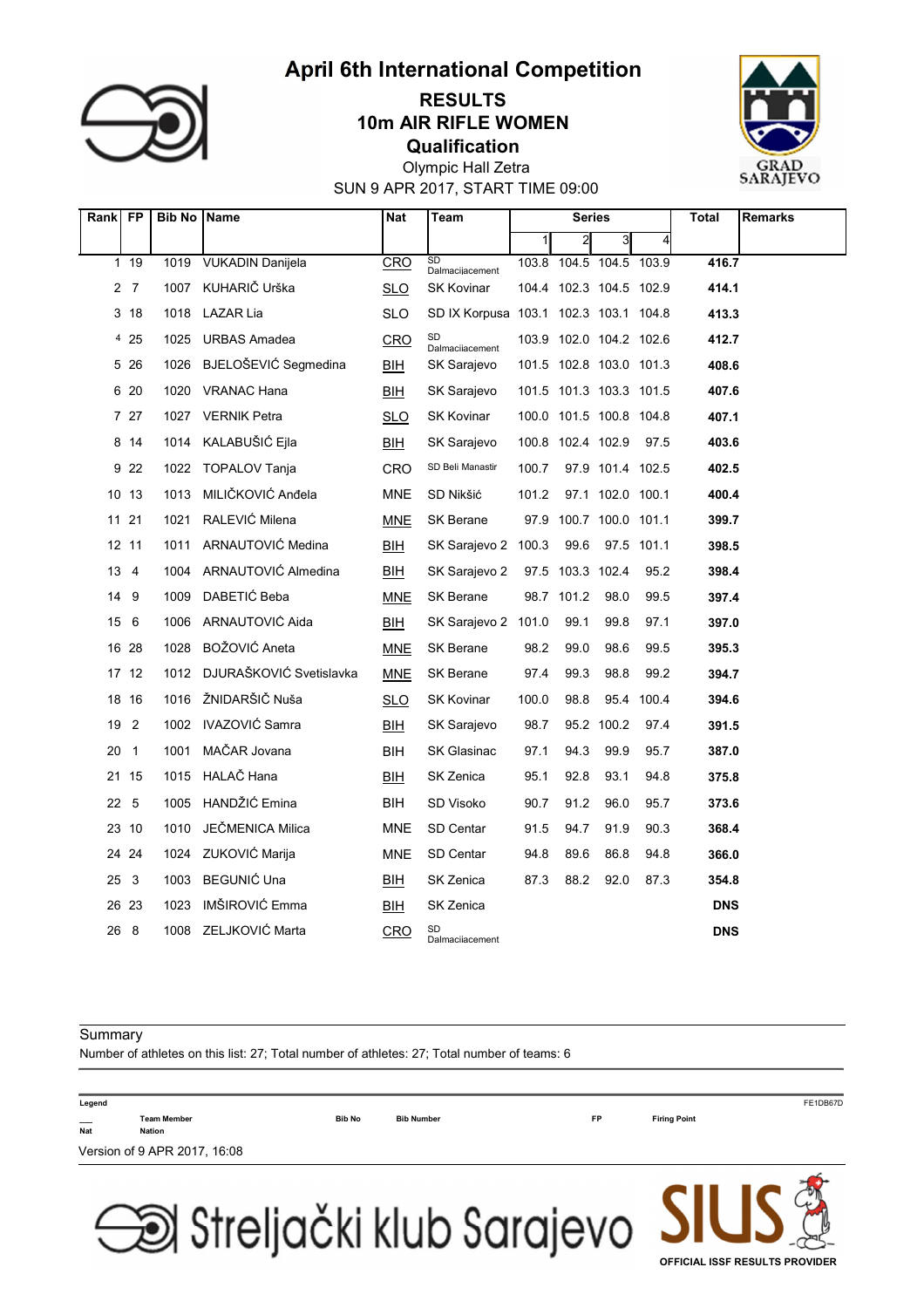

### TEAM 10m AIR RIFLE MEN RESULTS



SUN 9 APR 2017, START TIME 10:30 Olympic Hall Zetra

| Rank         | <b>Bib No Name</b> |                           |       |                                     | <b>Series</b>    |                               |             |       | <b>Total</b> | <b>Remarks</b> |
|--------------|--------------------|---------------------------|-------|-------------------------------------|------------------|-------------------------------|-------------|-------|--------------|----------------|
|              |                    |                           |       | $\overline{c}$                      | 3                | $\vert 4 \vert$               | 5           | 6     |              |                |
| $\mathbf{1}$ |                    | <b>SD Dalmacijacement</b> |       | 309.1 307.5 310.1 309.7 311.1 311.1 |                  |                               |             |       | 1858.6       |                |
|              | 1048               | PETANJEK Borna            | 105.1 | 103.9                               | 103.8            | 103.5                         | 105.5       | 105.7 | 627.5        |                |
|              | 1050               | <b>CERINA Marin</b>       | 101.9 | 102.1                               | 104.4            |                               | 103.2 103.1 | 102.9 | 617.6        |                |
|              |                    | 1035 SIKAVICA Josip       | 102.1 |                                     |                  | 101.5 101.9 103.0 102.5 102.5 |             |       | 613.5        |                |
| $\mathbf{2}$ |                    | Streljački savez Berane   | 303.0 |                                     |                  | 300.9 301.8 302.8 306.2 303.1 |             |       | 1817.8       |                |
|              | 1056               | TOMOVIĆ Željko            | 100.1 | 101.3                               | 100.6            | 99.8                          | 102.8       | 103.2 | 607.8        |                |
|              | 1043               | OBRADOVIĆ Nemanja         | 101.2 |                                     | 100.2 101.8      |                               | 101.1 102.2 | 100.4 | 606.9        |                |
|              | 1039               | BOŽOVIĆ Miloš             | 101.7 | 99.4                                | 99.4             |                               | 101.9 101.2 | 99.5  | 603.1        |                |
| 3            |                    | <b>SK Sarajevo</b>        |       | 304.2 304.2 305.1 303.3 300.1 300.8 |                  |                               |             |       | 1817.7       |                |
|              | 1044               | FAZLIJA Nedžad            | 100.8 | 104.1                               | 103.2            | 102.8                         | 103.4       | 104.2 | 618.5        |                |
|              | 1054               | DIZDAREVIĆ Amar           | 102.2 |                                     | 102.5 101.6      | 100.3                         | 98.9        | 98.6  | 604.1        |                |
|              |                    | 1034 ĆORIĆ Nikola         | 101.2 |                                     | 97.6 100.3 100.2 |                               | 97.8        | 98.0  | 595.1        |                |
|              |                    |                           |       |                                     |                  |                               |             |       |              |                |
| 4            |                    | <b>SK Kovinar</b>         |       | 300.8 300.6 300.6 299.2 297.3 297.5 |                  |                               |             |       | 1796.0       |                |
|              | 1055               | ŠUMAK Rok                 | 101.2 | 99.9                                | 101.8            | 99.6                          | 100.4       | 101.2 | 604.1        |                |
|              | 1038               | <b>HORVAT Tadej</b>       | 100.1 | 102.1                               | 100.4            | 100.4                         | 99.2        | 101.2 | 603.4        |                |
|              |                    | 1051 VOČANEC Stiven       | 99.5  | 98.6                                | 98.4             | 99.2                          | 97.7        | 95.1  | 588.5        |                |
| 5            |                    | <b>SK Igman</b>           |       | 296.6 288.2 295.1                   |                  |                               | 290.3 295.1 | 291.0 | 1756.3       |                |
|              | 1058               | FATIĆ Šaban               | 99.3  | 98.1                                | 100.5            | 98.0                          | 99.1        | 99.6  | 594.6        |                |
|              | 1060               | <b>DURMO Emir</b>         | 101.2 | 97.0                                | 97.7             | 95.0                          | 101.3       | 98.3  | 590.5        |                |
|              |                    | 1042 BRATIĆ Amar          | 96.1  | 93.1                                | 96.9             | 97.3                          | 94.7        | 93.1  | 571.2        |                |
| 6            |                    | <b>SD Visoko</b>          | 279.7 | 285.5                               | 286.9            | 289.9                         | 290.0       | 290.0 | 1722.0       |                |
|              | 1036               | UŽIČANIN Samir            | 91.7  | 95.5                                | 99.8             | 98.5                          | 97.2        | 99.3  | 582.0        |                |
|              | 1040               | AVDOVIĆ Wael              | 96.0  | 98.0                                | 95.0             | 98.2                          | 96.6        | 95.5  | 579.3        |                |
|              |                    | 1033 MIMIĆ Abdullah       | 92.0  | 92.0                                | 92.1             | 93.2                          | 96.2        | 95.2  | 560.7        |                |

Version of 9 APR 2017, 11:44



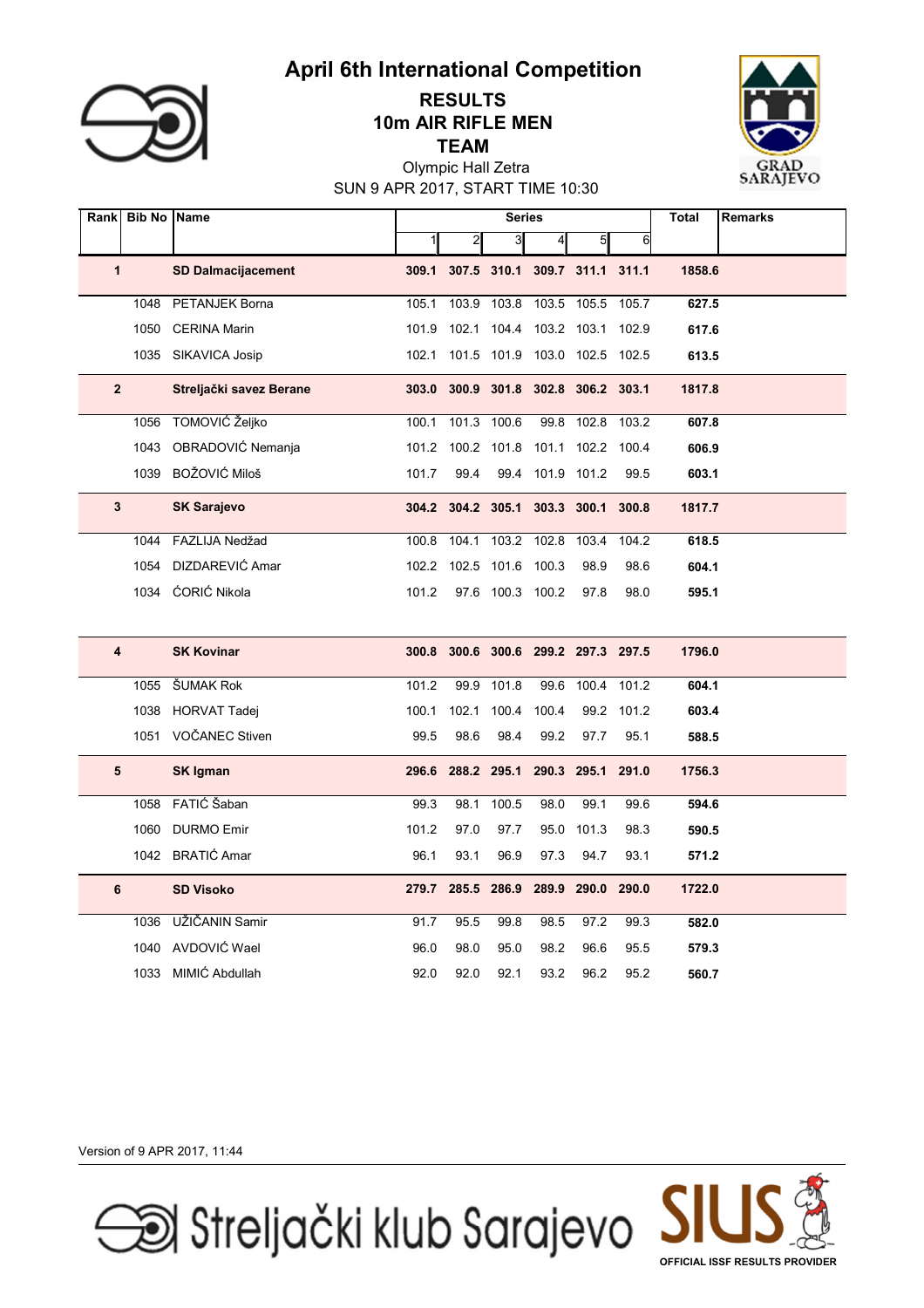

# 10m AIR RIFLE MEN April 6th International Competition INTERMEDIATE FINAL RESULTS



### SUN 9 APR 2017, START TIME 10:30 Olympic Hall Zetra

|   | <b>Rk Bib No Name</b> |                           | <b>Nat</b> | 1st Comp.<br><b>Stage</b>                |                                             |                           |                                                                |              |              |              | 2nd Competition Stage - Elimination |              | <b>Total</b> | <b>Remarks</b> |
|---|-----------------------|---------------------------|------------|------------------------------------------|---------------------------------------------|---------------------------|----------------------------------------------------------------|--------------|--------------|--------------|-------------------------------------|--------------|--------------|----------------|
| 1 |                       | 1048 PETANJEK<br>Borna    | <b>CRO</b> | 10.5<br>9.9<br>10.4<br>10.5<br>10.7      | 10.8<br>10.8<br>10.2<br>10.1<br>10.2        | 10.8<br>10.7              | 52.0 104.1 125.6 146.9 166.6 186.9 207.1 228.0<br>10.7<br>10.6 | 9.6<br>10.1  | 10.0<br>10.3 | 9.5<br>10.7  | 10.3<br>10.6                        | 10.2<br>10.2 | 248.4        |                |
| 2 |                       | 1050 CERINA<br>Marin      | <b>CRO</b> | 10.5<br>10.0<br>10.1<br>10.0<br>10.1     | 9.2<br>10.5<br>10.4<br>10.4<br>10.4         | 10.2<br>10.8              | 50.7 101.6 122.6 143.4 164.4 184.6 205.5 226.5<br>10.4<br>10.4 | 10.4<br>10.6 | 10.2<br>10.0 | 10.5<br>10.4 | 10.7<br>10.3                        | 10.7<br>10.5 | 247.7        |                |
| 3 |                       | 1046 KADUNC<br>Maj        | <b>SLO</b> | 10.8<br>9.4<br>10.6<br>9.7<br>10.2       | 9.6<br>10.8<br>10.4<br>10.1<br>10.6         | 9.9<br>10.2               | 50.7 102.2 122.3 142.8 162.8 183.1 204.0<br>10.2<br>10.3       | 9.6<br>10.4  | 10.1<br>10.2 | 10.7<br>10.2 | 9.9<br>10.1                         |              | 224.0        |                |
| 4 |                       | 1035 SIKAVICA<br>Josip    | <b>CRO</b> | 9.8<br>10.7<br>9.0<br>10.0<br>10.2       | 10.8<br>10.3<br>10.5<br>10.4<br>10.4        | 10.5<br>10.6              | 49.7 102.1 123.2 143.3 163.6 183.8<br>10.5<br>9.6              | 10.2<br>10.1 | 10.4<br>9.8  | 9.5<br>10.3  |                                     |              | 203.6        |                |
| 5 |                       | 1043 OBRADOVIĆ<br>Nemanja | <b>MNE</b> | 10.3<br>9.9<br>9.8<br>9.7<br>9.8         | 10.5<br>10.2<br>10.6<br>10.5<br>10.3        | 10.3<br>10.7              | 49.5 101.6 122.6 142.4 162.4<br>9.9<br>9.9                     | 10.8<br>9.2  | 9.6<br>10.0  |              |                                     |              | 182.0        |                |
| 6 |                       | 1045 TOMAŠEVIĆ<br>Denis   | CRO        | 9.1<br>10.6<br>10.4<br>10.0<br>9.9       | 9.5<br>10.6<br>9.7<br>10.1<br>10.4          | 9.8<br>10.4               | 50.0 100.3 120.5 141.9<br>10.6<br>10.8                         | 9.7<br>9.8   |              |              |                                     |              | 161.4        |                |
| 7 |                       | 1044 FAZLIJA<br>Nedžad    | <b>BIH</b> | 46.4<br>9.4<br>8.3<br>9.9<br>9.3<br>9.5  | 9.8<br>10.5<br>10.7<br>9.8<br>10.5          | 97.7 117.8<br>9.6<br>10.5 | 9.3<br>10.2                                                    |              |              |              |                                     |              | 137.3        |                |
| 8 |                       | 1056 TOMOVIĆ<br>Željko    | <b>MNE</b> | 45.0<br>10.5<br>8.7<br>8.0<br>8.8<br>9.0 | 96.5<br>9.7<br>10.2<br>10.7<br>10.5<br>10.4 | 9.1<br>9.9                |                                                                |              |              |              |                                     |              | 115.5        |                |

Please note that there are records equally achieved by several athletes and only the first to set the record is shown. **Note** Refer to the Records list on ISSF website: www.issf-sports.org Legend D33D14B6 Bib No Bib Number Nat Nation Rk Rank Version of 9 APR 2017, 16:16 F10000AII0904171300.1.AR60.0.001.pdf AA67 1 Page 1 of 1

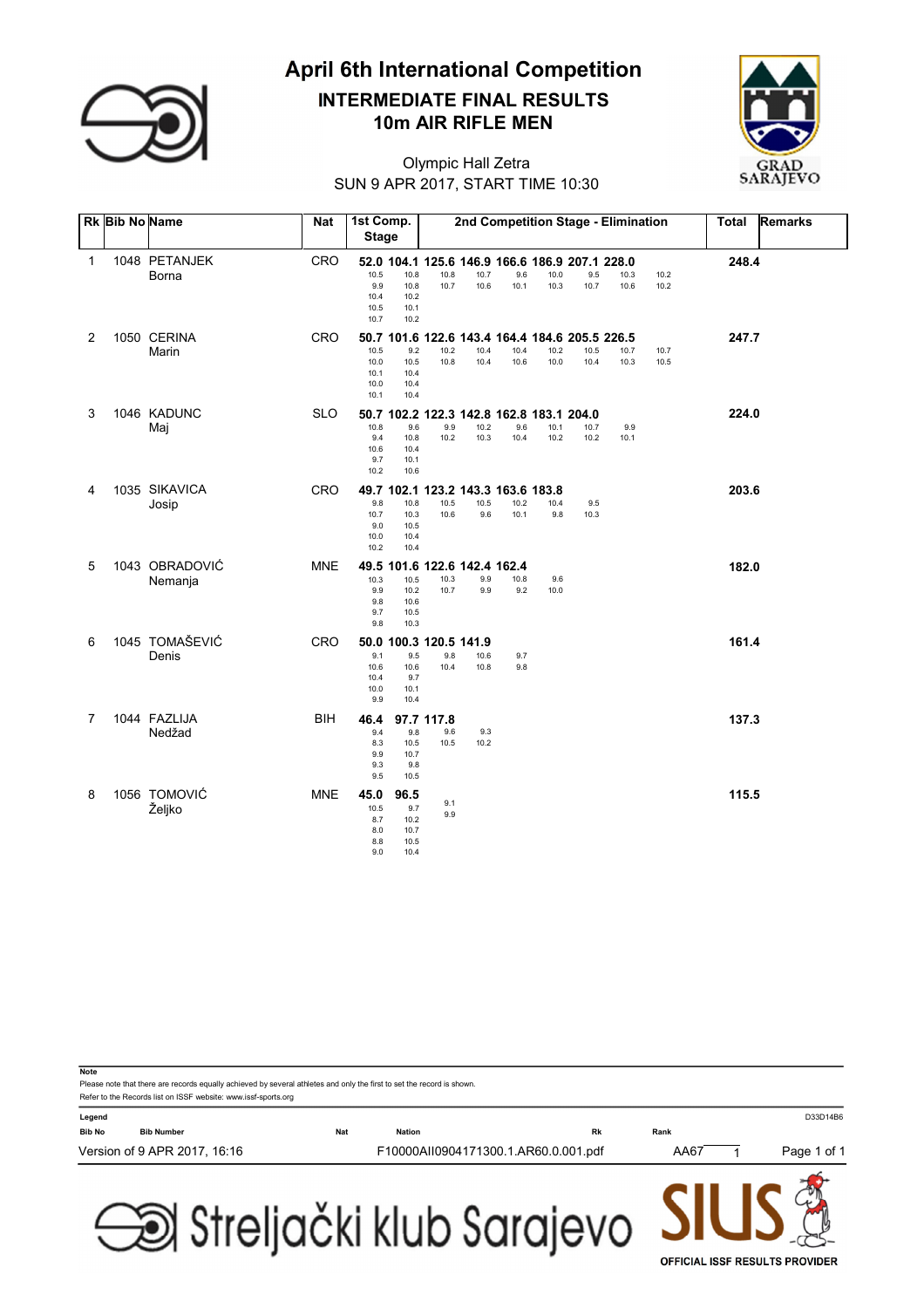

### **Qualification** 10m AIR RIFLE MEN RESULTS



SUN 9 APR 2017, START TIME 10:30 Olympic Hall Zetra

| Rank        | <b>FP</b>      | <b>Bib No</b> | Name                  | <b>Nat</b> | <b>Team</b>                | <b>Series</b> |                                     |                               | Re<br>Total      |                  |            |          |
|-------------|----------------|---------------|-----------------------|------------|----------------------------|---------------|-------------------------------------|-------------------------------|------------------|------------------|------------|----------|
|             |                |               |                       |            |                            |               | $\overline{c}$                      | 3                             | 4                | 5                | 6          | m        |
| $\mathbf 1$ | 18             | 1048          | <b>PETANJEK Borna</b> | CRO        | SD Dalmacijacement         | 105.1         | 103.9                               | 103.8                         | 103.5            | 105.5            | 105.7      | 627.5 QF |
|             | 2 14           | 1044          | FAZLIJA Nedžad        | BIH        | SK Sarajevo                | 100.8         |                                     | 104.1 103.2 102.8 103.4 104.2 |                  |                  |            | 618.5QF  |
|             | 3 20           | 1050          | <b>CERINA Marin</b>   | CRO        | SD Dalmacijacement         | 101.9         |                                     | 102.1 104.4 103.2 103.1 102.9 |                  |                  |            | 617.6QF  |
| 4           | 5              | 1035          | SIKAVICA Josip        | CRO        | SD Dalmacijacement         |               | 102.1 101.5 101.9 103.0 102.5 102.5 |                               |                  |                  |            | 613.5 QF |
| 5           | 15             | 1045          | TOMAŠEVIĆ Denis       | CRO        | SD Beli Manastir           | 103.7         |                                     | 103.2 100.9 101.4             |                  |                  | 99.4 102.4 | 611.0 QF |
|             | 6 26           | 1056          | TOMOVIĆ Željko        | <b>MNE</b> | Streljački savez<br>Berane |               | 100.1 101.3 100.6                   |                               |                  | 99.8 102.8 103.2 |            | 607.8 QF |
|             | 7 13           | 1043          | OBRADOVIĆ Nemanja     | <b>MNE</b> | Streljački savez<br>Berane |               | 101.2 100.2 101.8 101.1 102.2 100.4 |                               |                  |                  |            | 606.9 QF |
| 8           | -16            | 1046          | <b>KADUNC Maj</b>     | SLO        | <b>SD Trzin</b>            |               | 100.5 101.3 101.8 100.3 101.1 101.7 |                               |                  |                  |            | 606.7 QF |
| 9           | 25             | 1055          | ŠUMAK Rok             | SLO        | <b>SK Kovinar</b>          | 101.2         |                                     | 99.9 101.8                    | 99.6             | 100.4 101.2      |            | 604.1    |
|             | 10 24          | 1054          | DIZDAREVIĆ Amar       | BIH        | SK Sarajevo                |               | 102.2 102.5 101.6 100.3             |                               |                  | 98.9             | 98.6       | 604.1    |
| 11          | 8              | 1038          | <b>HORVAT Tadej</b>   | <b>SLO</b> | <b>SK Kovinar</b>          | 100.1         |                                     | 102.1 100.4 100.4             |                  | 99.2             | 101.2      | 603.4    |
| 12          | - 9            | 1039          | <b>BOŽOVIĆ Miloš</b>  | <b>MNE</b> | Streljački savez<br>Berane | 101.7         | 99.4                                |                               | 99.4 101.9 101.2 |                  | 99.5       | 603.1    |
| 13          | 23             | 1053          | <b>FAZLIJA Senad</b>  | BIH        | SK Željezničar             | 97.0          |                                     | 99.5 103.1                    |                  | 98.8 100.2 101.1 |            | 599.7    |
| 14          | 11             | 1041          | <b>TALIĆ Aladin</b>   | BIH        | <b>SK Zenica</b>           | 99.6          | 100.4                               |                               | 96.2 101.7 101.3 |                  | 99.5       | 598.7    |
| 15          | $\overline{4}$ | 1034          | ĆORIĆ Nikola          | BIH        | SK Sarajevo                | 101.2         |                                     | 97.6 100.3 100.2              |                  | 97.8             | 98.0       | 595.1    |
|             | 16 28          | 1058          | FATIĆ Šaban           | BIH        | SK Igman                   | 99.3          | 98.1                                | 100.5                         | 98.0             | 99.1             | 99.6       | 594.6    |
| 17          | 19             | 1049          | MOČNIK Zan            | <b>SLO</b> | SD Trzin                   | 95.2          | 101.0                               | 98.2                          | 101.5            | 99.3             | 99.4       | 594.6    |
| 18          | 30             | 1060          | <b>DURMO Emir</b>     | BIH        | SK Igman                   | 101.2         | 97.0                                | 97.7                          | 95.0             | 101.3            | 98.3       | 590.5    |
|             | 19 22          | 1052          | TOMAŠEVIĆ Darko       | <b>CRO</b> | SD Beli Manastir           | 100.1         | 98.9                                | 100.4                         | 96.9             | 96.1             | 97.1       | 589.5    |
| 20          | 21             | 1051          | VOČANEC Stiven        | SLO        | <b>SK Kovinar</b>          | 99.5          | 98.6                                | 98.4                          | 99.2             | 97.7             | 95.1       | 588.5    |
| 21          | 6              | 1036          | UŽIČANIN Samir        | BIH        | SD Visoko                  | 91.7          | 95.5                                | 99.8                          | 98.5             | 97.2             | 99.3       | 582.0    |
| 22          | $\overline{1}$ | 1031          | KALAJDŽIĆ Muhamed     | BIH        | SK Sarajevo                | 99.9          | 95.7                                | 95.2                          | 95.3             | 95.9             | 97.5       | 579.5    |
| 23          | 10             | 1040          | AVDOVIĆ Wael          | ВIН        | SD Visoko                  | 96.0          | 98.0                                | 95.0                          | 98.2             | 96.6             | 95.5       | 579.3    |
| 24          | 12             | 1042          | <b>BRATIĆ Amar</b>    | BIH        | SK Igman                   | 96.1          | 93.1                                | 96.9                          | 97.3             | 94.7             | 93.1       | 571.2    |
| 25          | $\overline{7}$ | 1037          | DEVIĆ Miljan          | <b>MNE</b> | <b>SK Berane</b>           | 92.4          | 89.8                                | 96.7                          | 94.7             | 93.5             | 97.1       | 564.2    |
| 26          | 3              | 1033          | MIMIĆ Abdullah        | BIH        | SD Visoko                  | 92.0          | 92.0                                | 92.1                          | 93.2             | 96.2             | 95.2       | 560.7    |
|             | 27 27          | 1057          | JUSUFOVIĆ Senad       | BIH        | SK Strijelac               | 78.2          | 81.6                                | 82.8                          | 78.6             | 84.5             | 84.0       | 489.7    |
|             | 28 29          | 1059          | GEGIĆ Izet            | BIH        | SK Strijelac               | 68.4          | 72.2                                | 85.5                          | 82.7             | 89.4             | 87.3       | 485.5    |

| Legend |                              |                     |                                                 |                  |                                | B396AD80 |
|--------|------------------------------|---------------------|-------------------------------------------------|------------------|--------------------------------|----------|
| Nat    | <b>Team Member</b><br>Nation | <b>Bib No</b><br>QF | <b>Bib Number</b><br><b>Qualified for Final</b> | <b>FP</b><br>Rem | <b>Firing Point</b><br>Remarks |          |
|        | Version of 9 APR 2017, 16:14 |                     |                                                 |                  |                                |          |
|        |                              |                     |                                                 |                  | $\blacksquare$                 |          |

Streljački klub Sarajevo JI